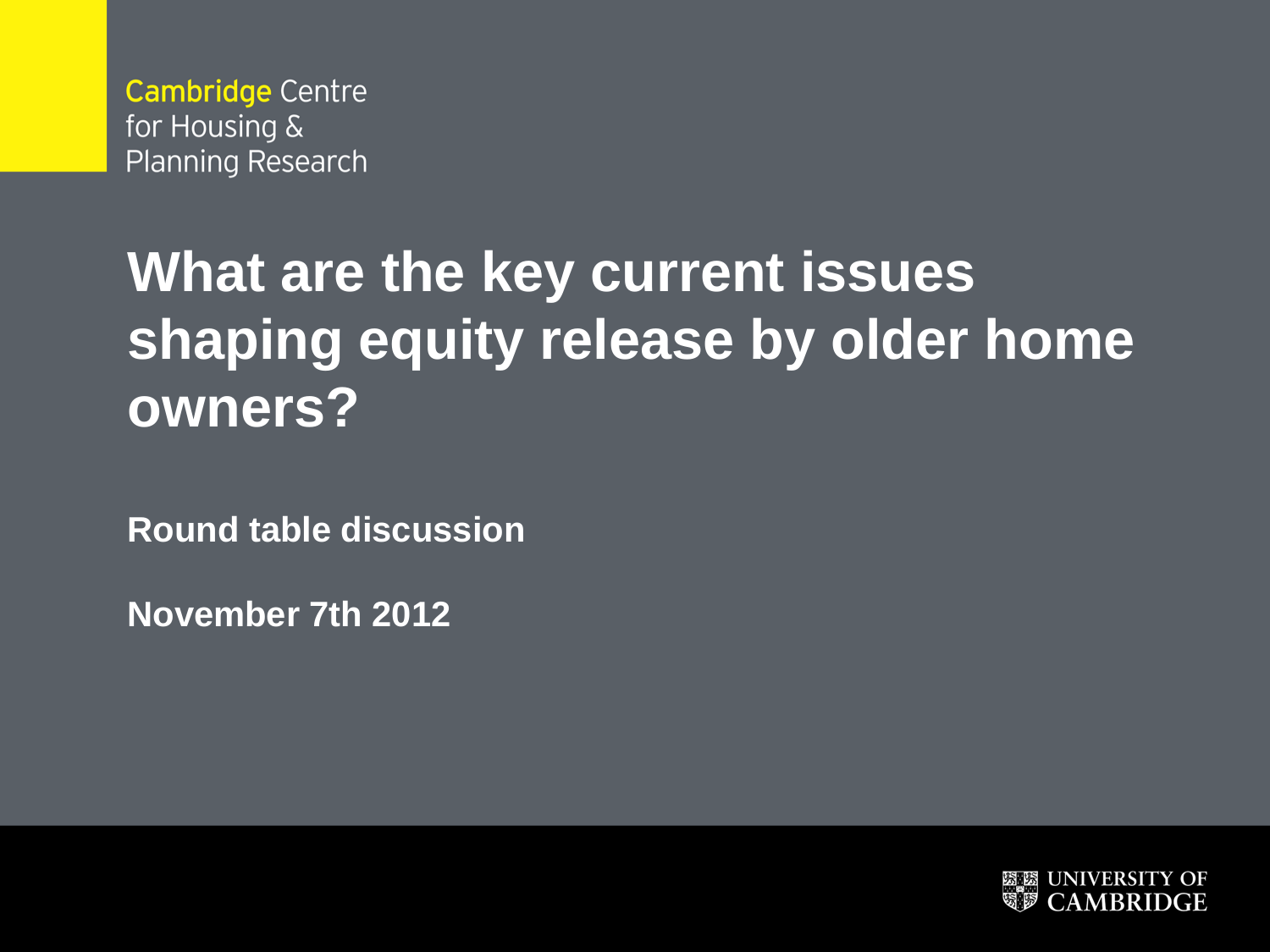# **About this project**

- Focus today on equity release but a bigger picture.
- Initial proposal to Nuffield Foundation Housing wealth and wellbeing.
- Understanding who uses housing equity release products and the impact they have on older people's lives.
- Issues around available data and sample of individuals.
- Scoping study more narrow in focus existing research about use of equity release products, scope the data, round table discussion with key stakeholders.
- Housing wealth and wellbeing equity release only one option.
- Recent research working with FirstStop, Cambridge Older Peoples' Reference Group, Pocklington Trust, role of planning in delivering choice for older people, future of homeownership and tenure trends, impact of welfare changes.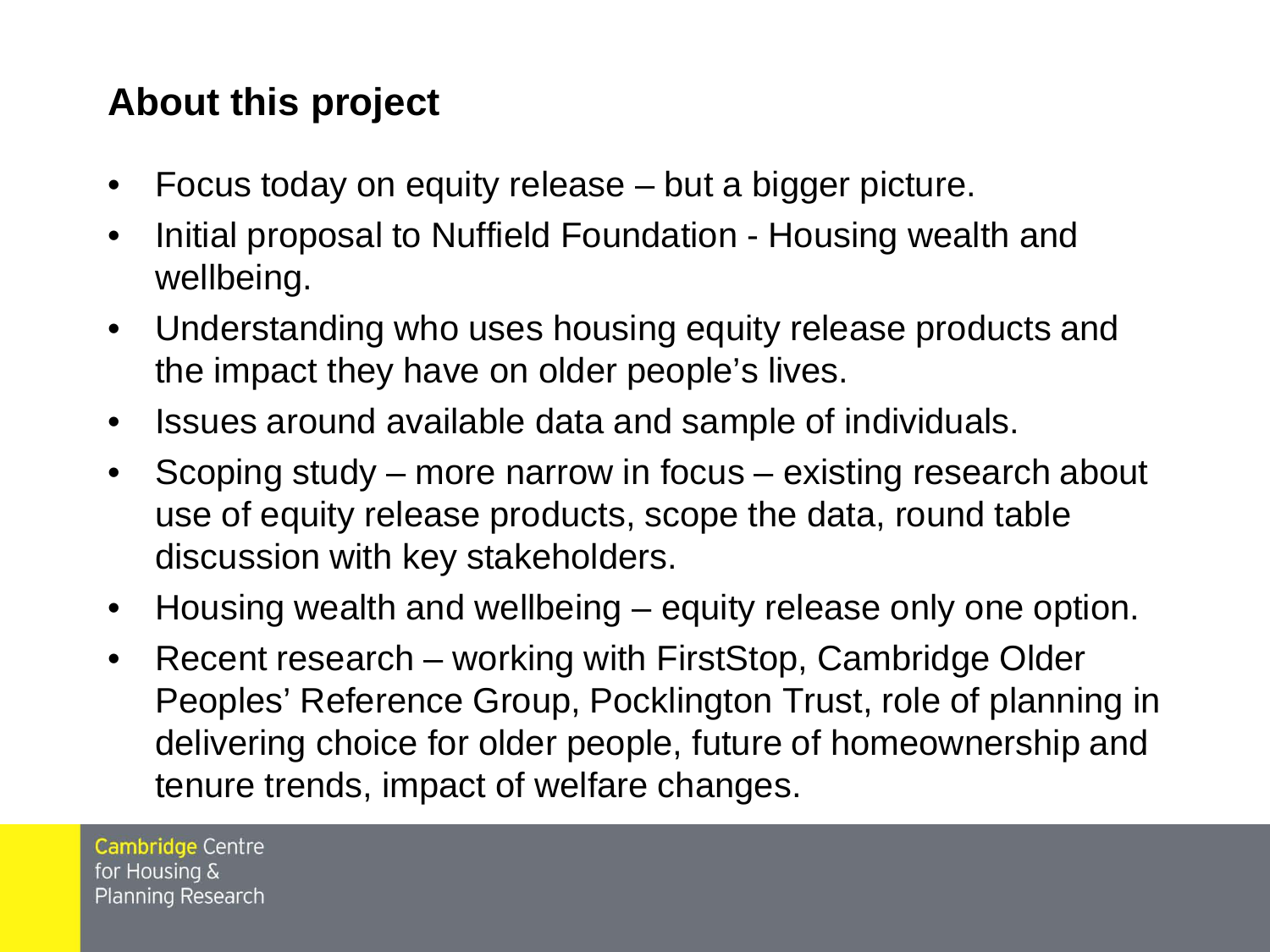#### **Introduction**

- Ageing population by 2035 it is projected that those aged 65 and over will account for 23 per cent of the total population. Fastest increase those aged 85 and over.
- Range of strategies and options related to housing and wealth that older people may choose to take.
- Role of equity release in situ?
- What evidence base do we already have about equity release and, in particular, the impact on the wellbeing of older people who use it?
- Can existing data better answer research questions?
- What are the key issues shaping the use of equity release– now and in the future?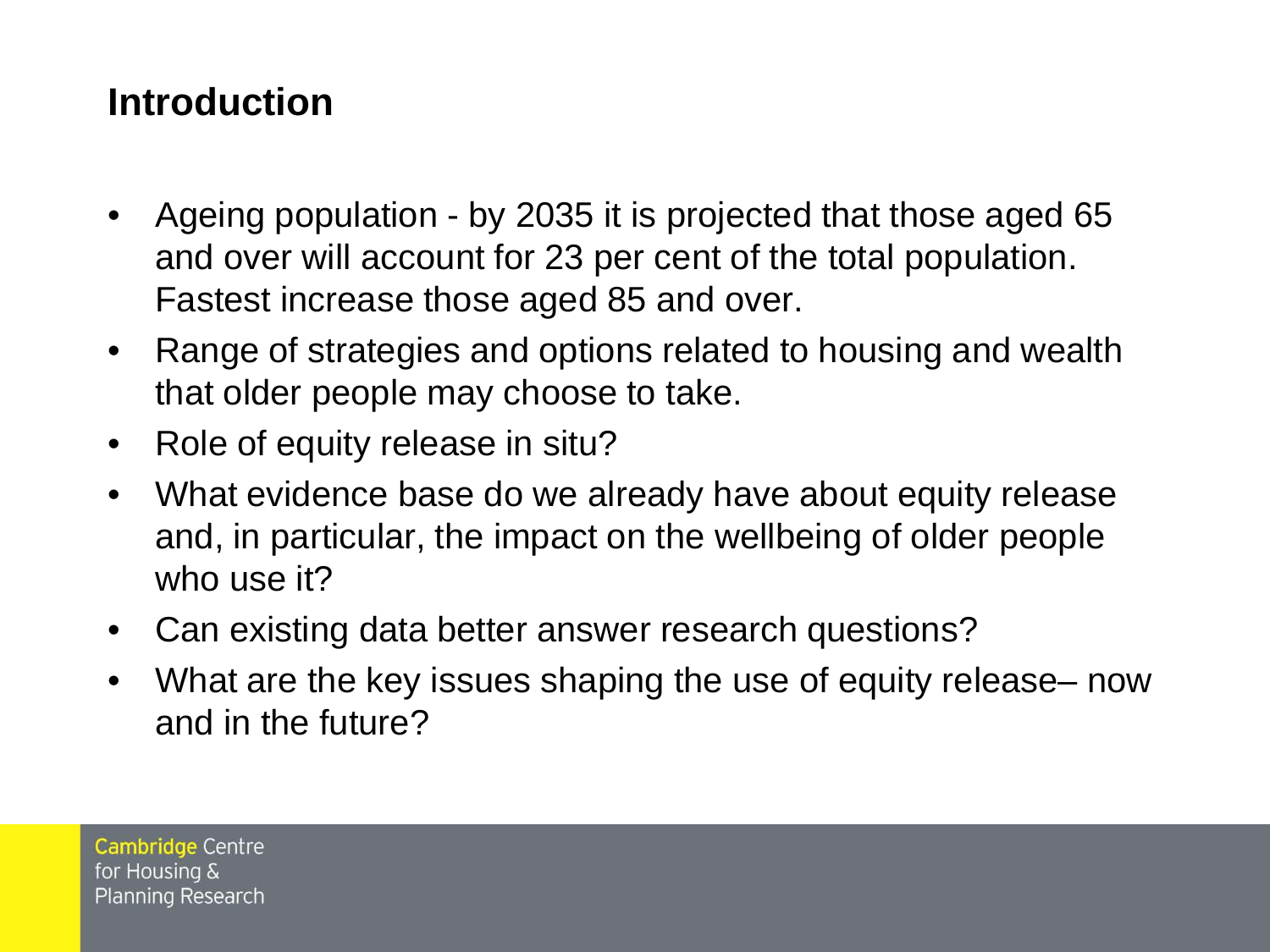## **Background**

- Ageing population places additional pressures on housing, health and social care services. Without intervention, social care expenditure would need to increase more than threefold by 2041 (DCLG, 2008).
- A suitable home environment can be crucial to independence, health and wellbeing in later life, yet many older people live in the poor housing conditions with a third of older people in the UK living in non-decent or hazardous housing.
- Asset rich, income poor households.
- Debt in retirement.
- Insufficient retirement savings, pressure on pensions.
- Growth in home ownership over the last 40 years means that many people aged 60 and over own their own homes and this age group now own about £932 billion in equity in their homes.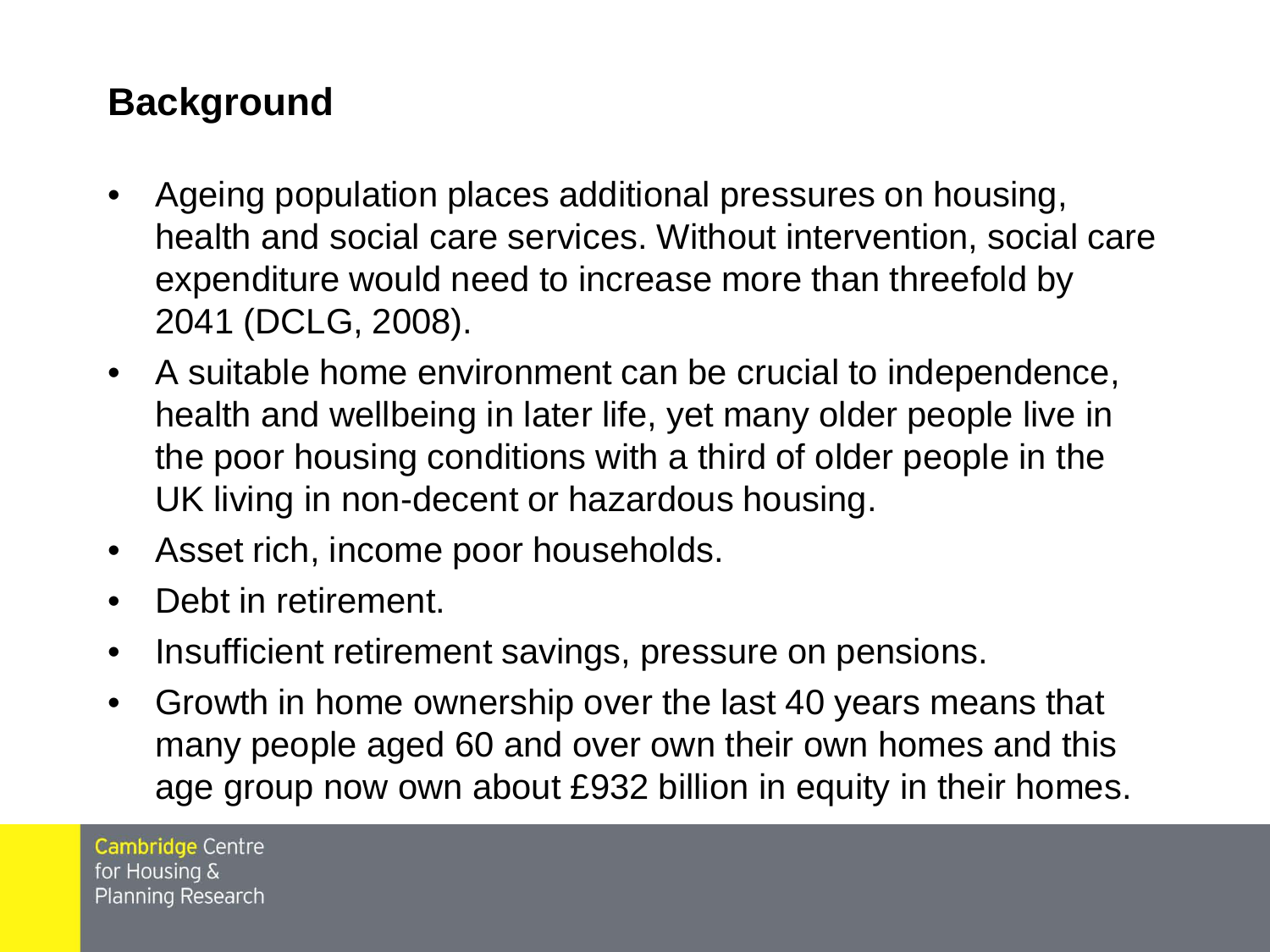## **Use of housing equity**

- Quarter of current/former owner-occupiers accessed housing equity. Most common method to borrow against the value of the home, followed closely by trading down (Rowlingson and McKay 2005).
- Equity released via in situ mortgage products is most frequently used not by elderly people on the classic 'life-cycle' model, but by younger people. The study found that 25–34 year olds were four times as likely to undertake equity withdrawal and this correlates to the period of family formation and not impending or actual retirement.
- More used to flexible mortgages and drawing on housing equity – or not have enough equity left on retirement as withdrawn earlier?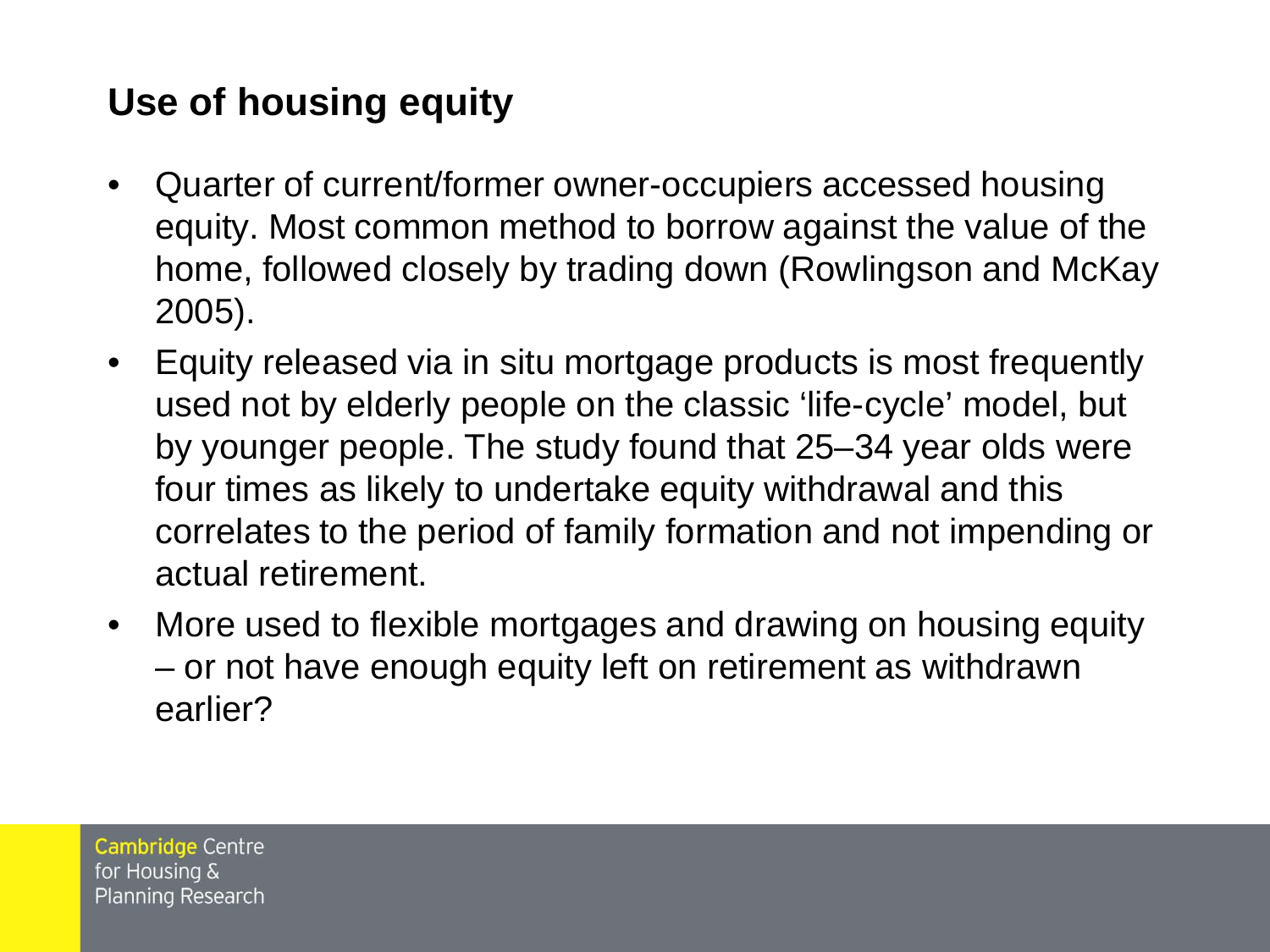#### **Equity release by older homeowners**

- Releasing housing equity may be done by selling a property and moving or by withdrawing housing equity 'in situ', i.e. without moving home.
- Equity release the release of cash at a point in time in return for giving up some or all of the value of one's home (the equity).
- Regular draw down of smaller sums or lump sum.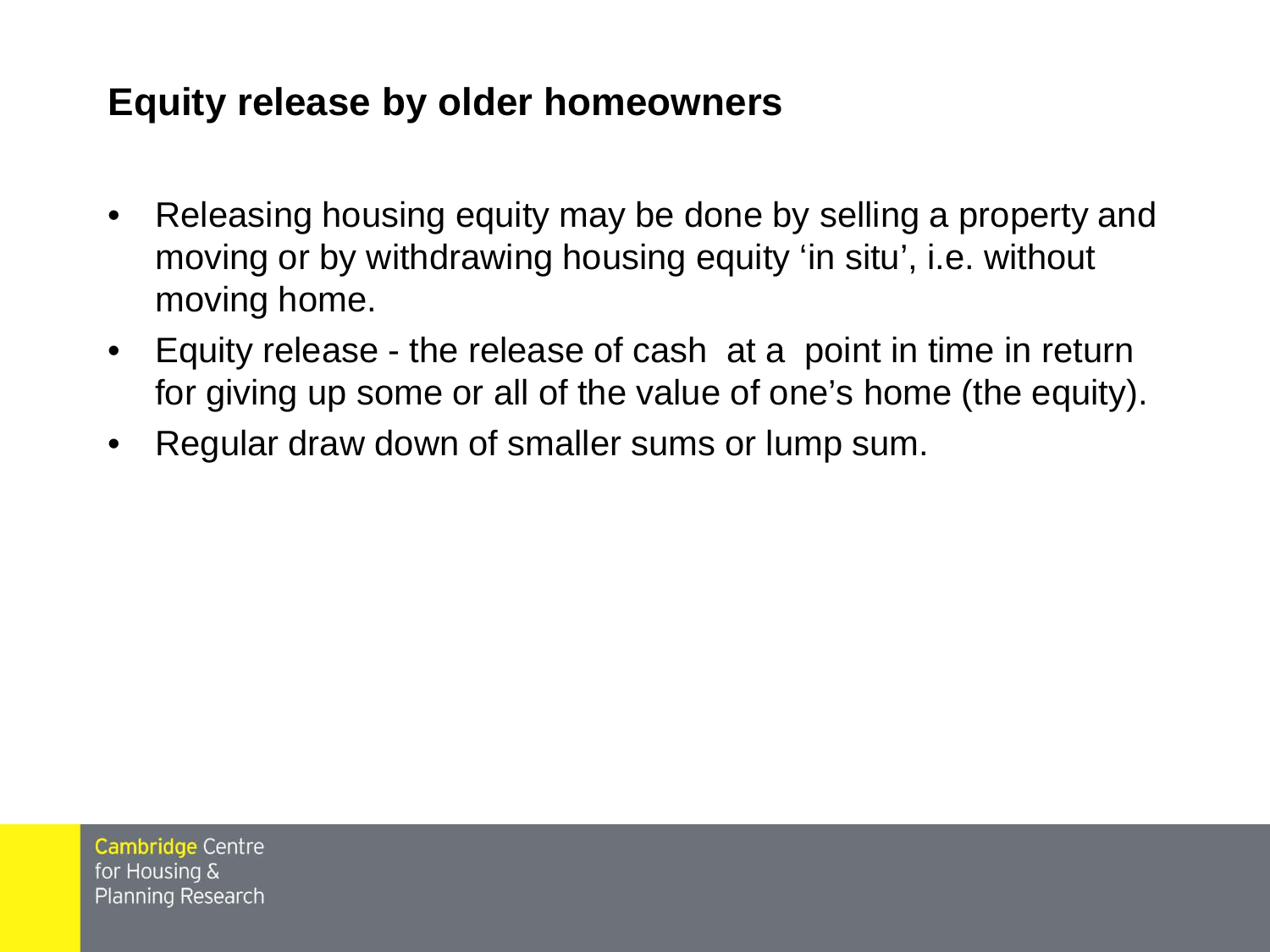## **The products**

- Two main types of products Lifetime Mortgages and Home Reversion plans.
- Lifetime mortgages are drawdown plans that allow people to access small amounts of equity initially and give them the opportunity to expand that in the future as their needs require.
- Home reversion plans; allow customers to sell all or a portion of their property whilst maintaining the right to live there without paying rents until death or movement into long-term care. It also offers the potential for a percentage of the property to be left as an inheritance or for future use.
- Most equity release products are lifetime mortgages. Currently, only around 1% of all equity release sales are home reversion plans (FSA, 2012)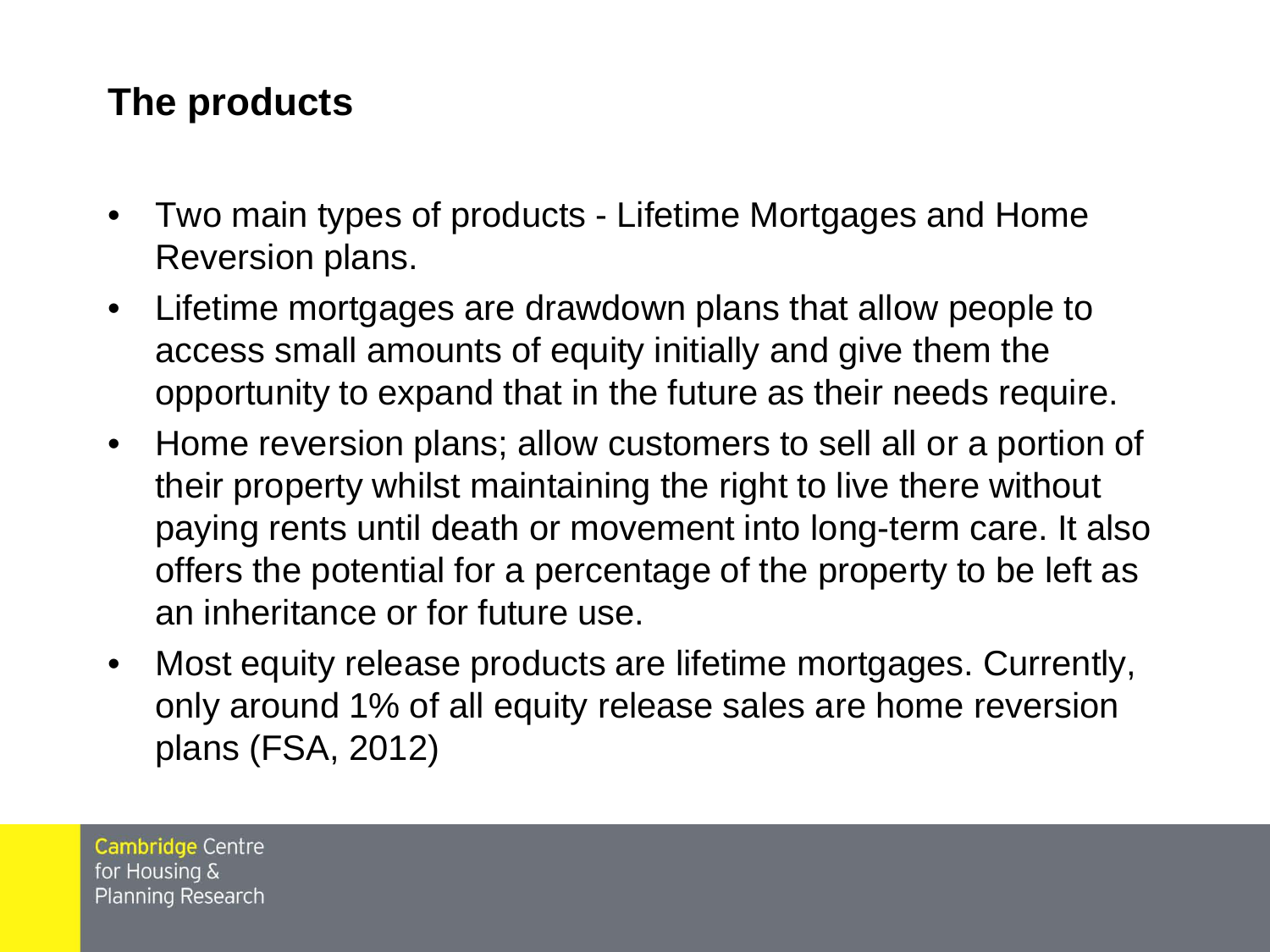# **Take up**

- Very small.
- Fewer than 2% of households were involved in equity release schemes according to the Wealth in Great Britain survey (2006/08 and 2008/10). First half of 2011 2.1% of mortgage sales and 0.7% by value of total mortgages sales were equity release products.
- 2011, just over 19,000 sales worth £840m (FSA 2012).
- But the market is growing.
- Increasing preference for drawdown over lump sum?
- LV= September 2012- nearly half (49%) of homeowners over 50 say they would consider downsizing to a smaller property, or using an equity release product (17%) to access the money in their property during retirement.
- Higher level of interest than take up.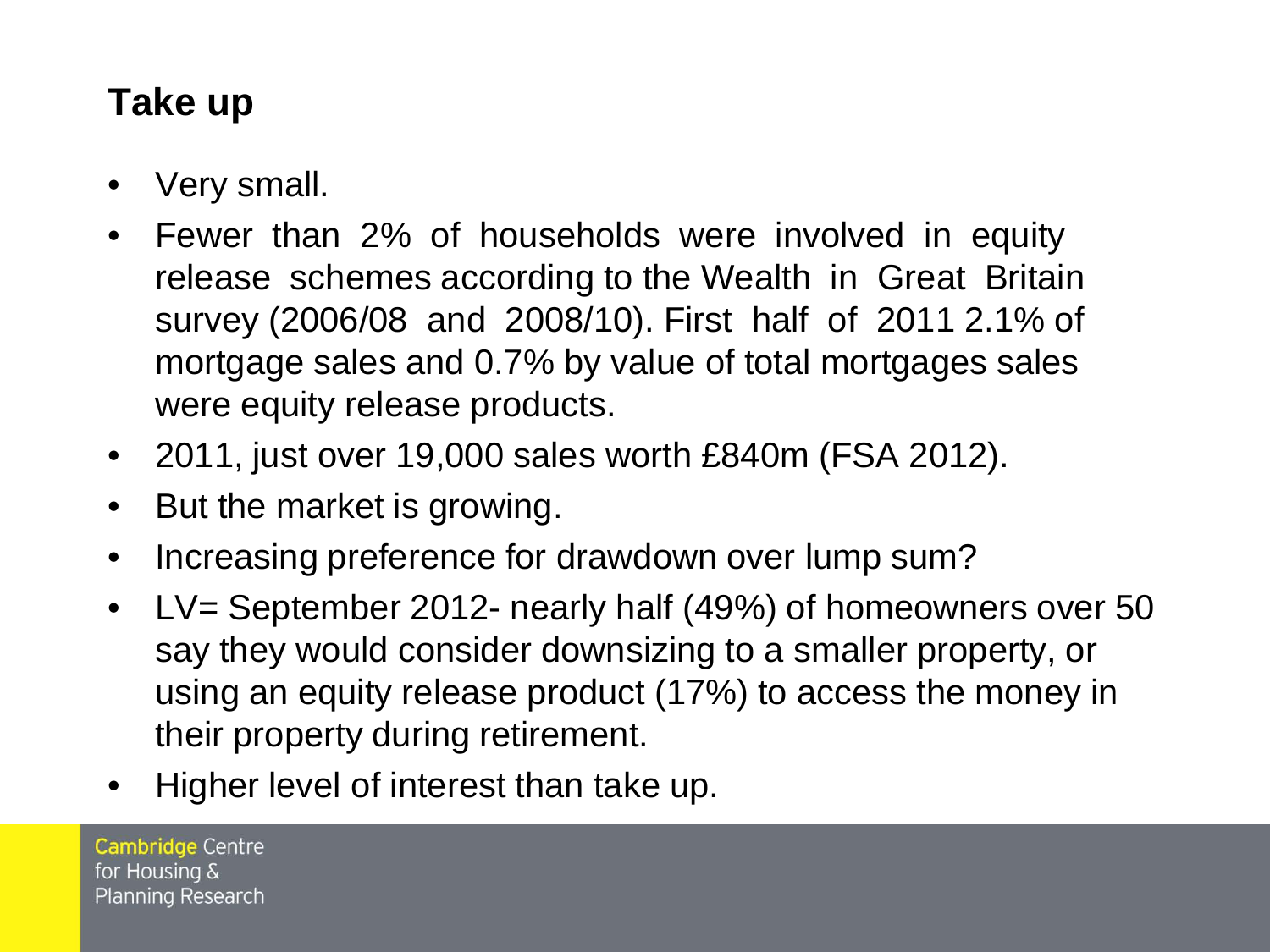## **Existing research**

- Pros and cons of different product types.
- Awareness and public perceptions.
- How products can be adapted for low income households.
- Customer profiles.
- Amount released and intended purpose.
- Satisfaction and impact on financial wellbeing.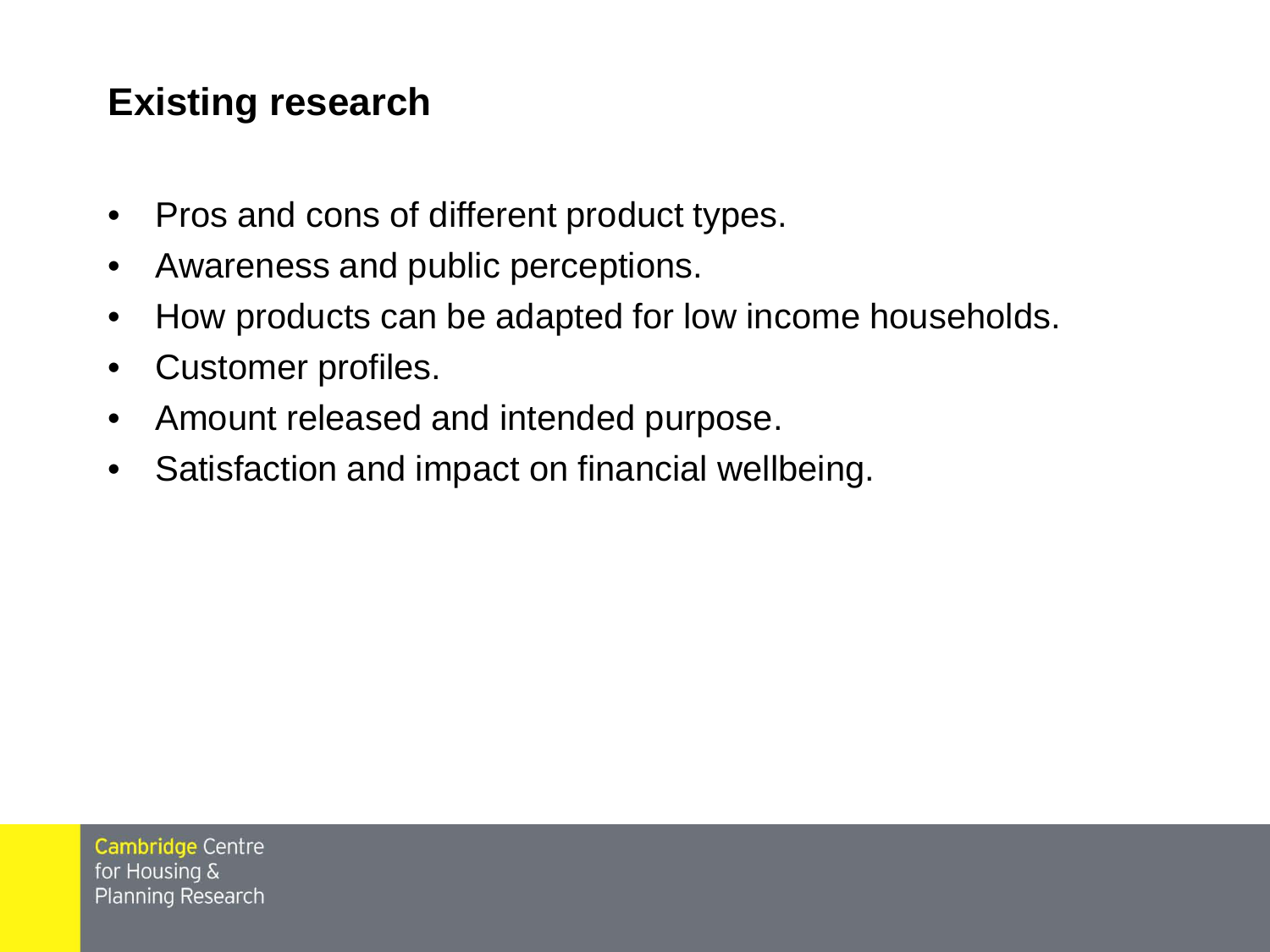#### **Who uses equity release products?**

- Neither very rich nor very poor. Average house values.
- Private pension income but relatively small amounts of savings and investments.
- With children. Couples and singles.
- Average age took out plan  $= 72$  (Overton, 2010).
- The average age of a lifetime mortgage borrower currently stands at 70, with the majority of borrowers (90%) being between 60 and 81 years-old (FSA, 2012).
- Average LTV on a lifetime mortgage around 20%. Generally, older the borrower, more equity can expect to release from their property (FSA, 2012).
- Q2 2012, average size of home reversion plan £55,000 and the average size of lifetime mortgage around £43,000 (FSA, 2012).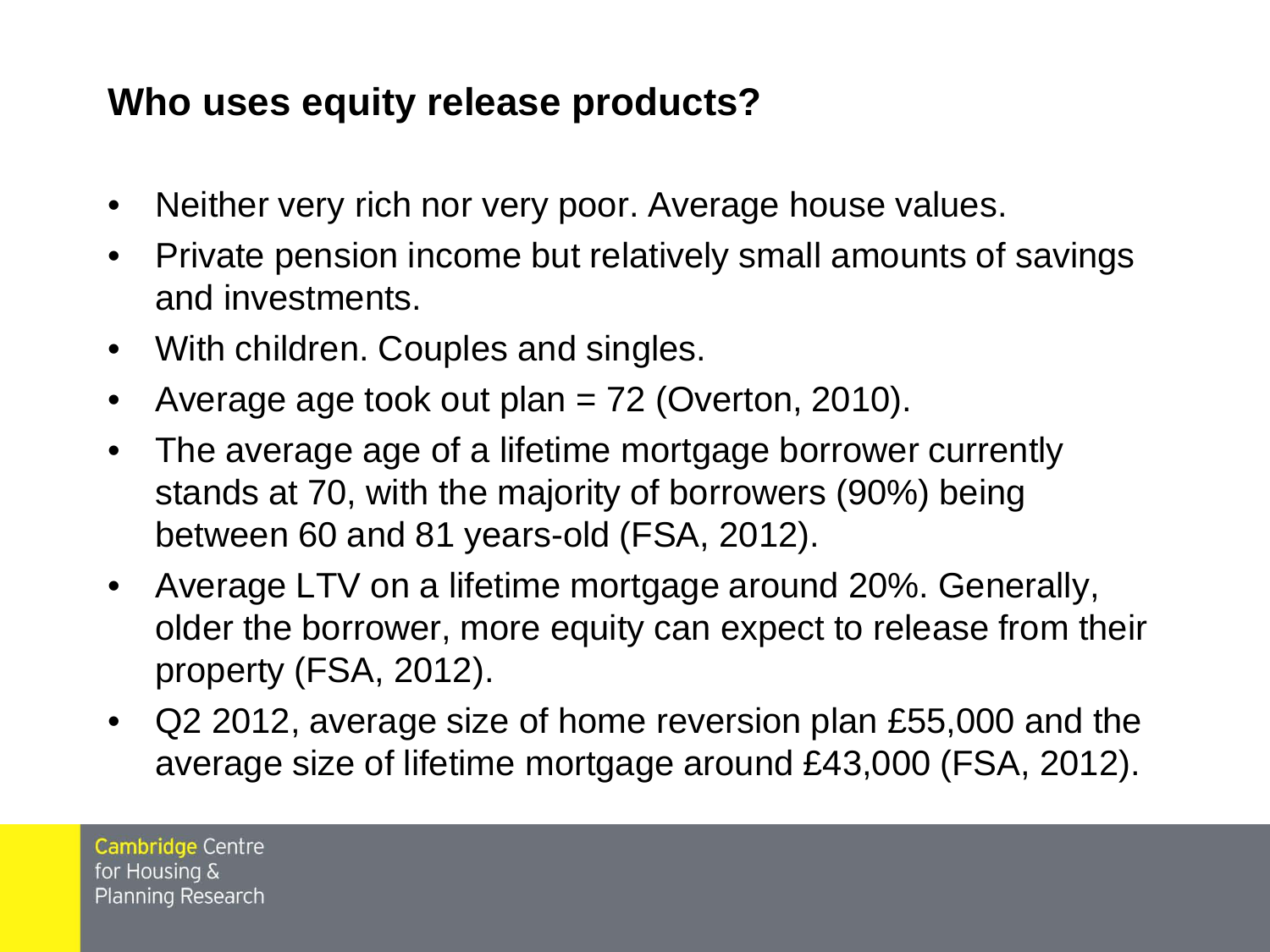#### **Use of funds released**

- Home improvements, income supplement, lifestyle, family, debt repayment.
- The top three uses for released equity were: House maintenance/repairs (46%), holidays (36%) and debt clearance (35%) (Overton, 2010).
- (a) passing it on, (b) enhancing later life, (c) getting by.
- Plans used to supplement, rather than substitute for, private pension assets (85 % of respondents had a private pension).
- Plans used to provide capital rather than a regular income.
- Just over half of the respondents (51%) said that they would definitely make the same decision about entering into an equity release plan today while 4% said that they definitely would not. This leaves 45% of respondents who were less certain, one way or the other.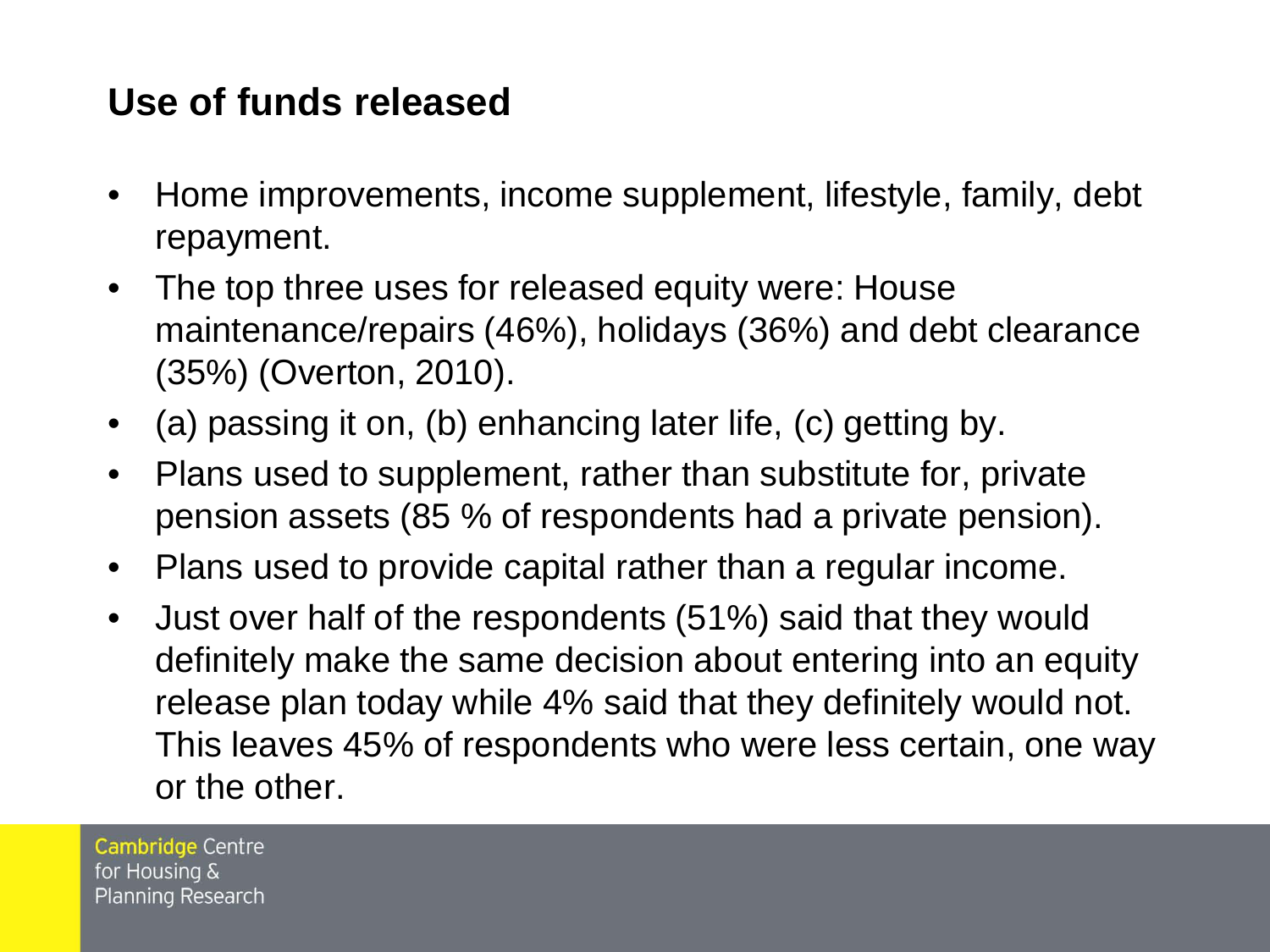#### **Research on impact**

- Financial security seemed to improve particularly for those who were previously finding it difficult or just about getting by.
- For those who were in more serious financial difficulty, equity release had improved their situation to a degree, primarily by reducing some of the debt that they owed, but it did not mean that they were now living comfortably. Rather, in most cases, they were simply managing to get by (Overton, 2010).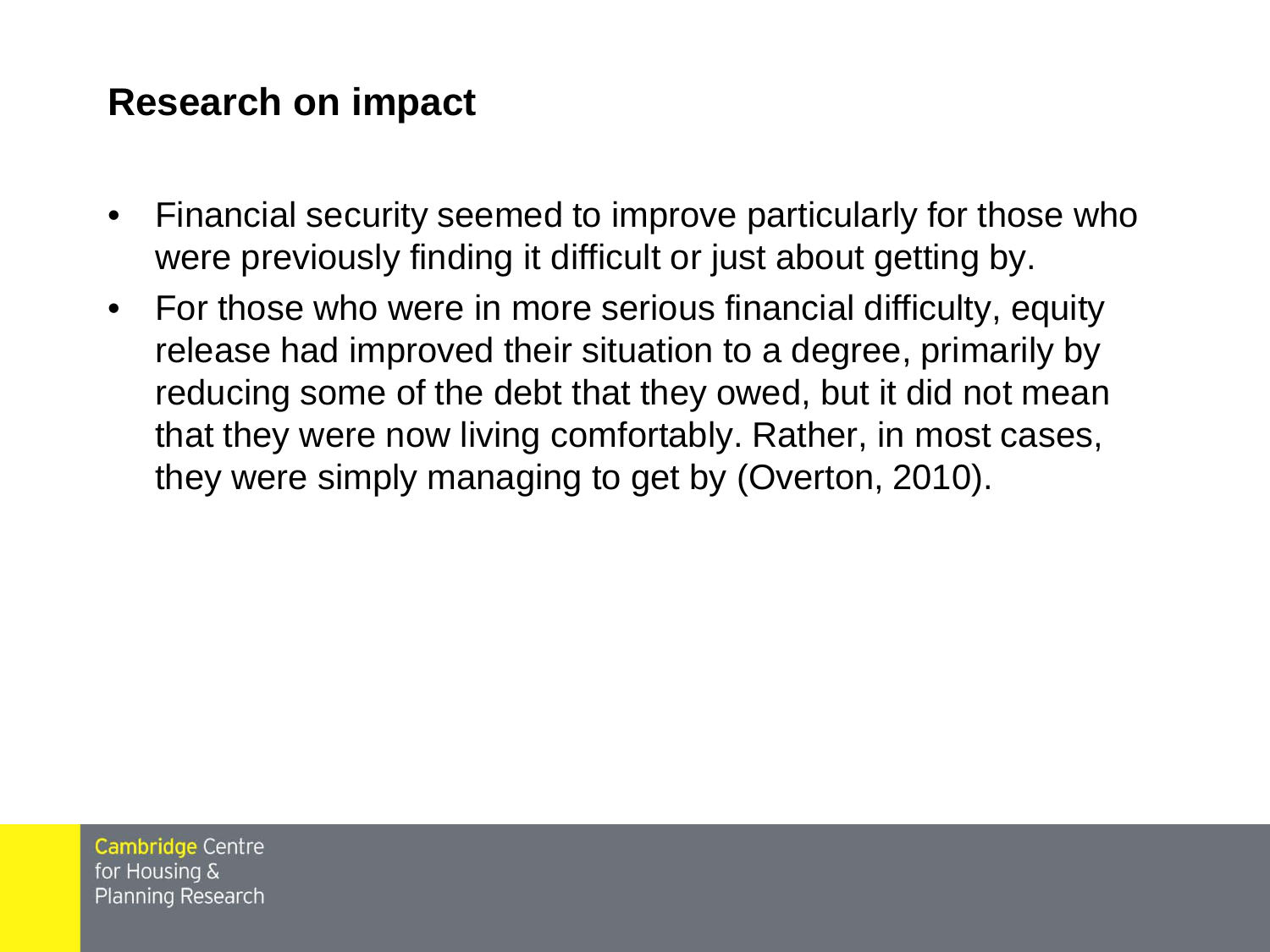#### **The positives**

- Receive a lump sum or income supplement.
- Spend on what people choose.
- Usually no monthly repayments.
- Stay in own home for the rest of their life.
- Can still leave an inheritance with some products.
- Regulated industry, guarantee no negative equity (NIHE, 2010).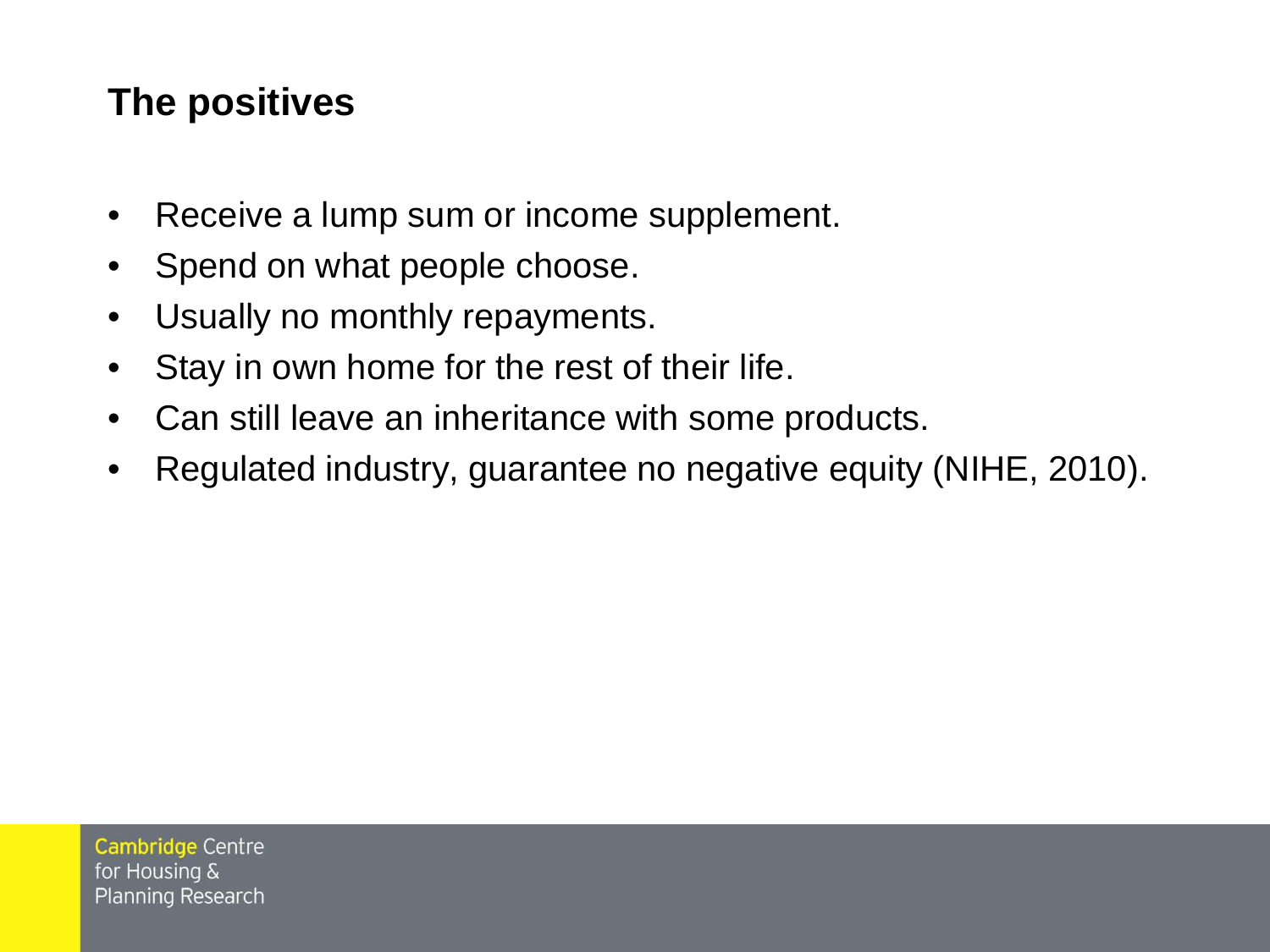## **The negatives**

- Negative public perception and low confidence mainly because of events in the late 1980s.
- Lack of trust and concerns about quality of advice.
- Perceived as complex, risky and difficult to understand.
- Perceived as poor value (NIHE, 2010).
- Confusions about inheritance.
- Impacts on right to welfare (Terry and Gibson, 2012)
- Difficulties if later want to move house.
- People often do not plan ahead.
- Overestimate what their retirement income will be (Just Retirement, 2012).
- The downturn has reduced property values.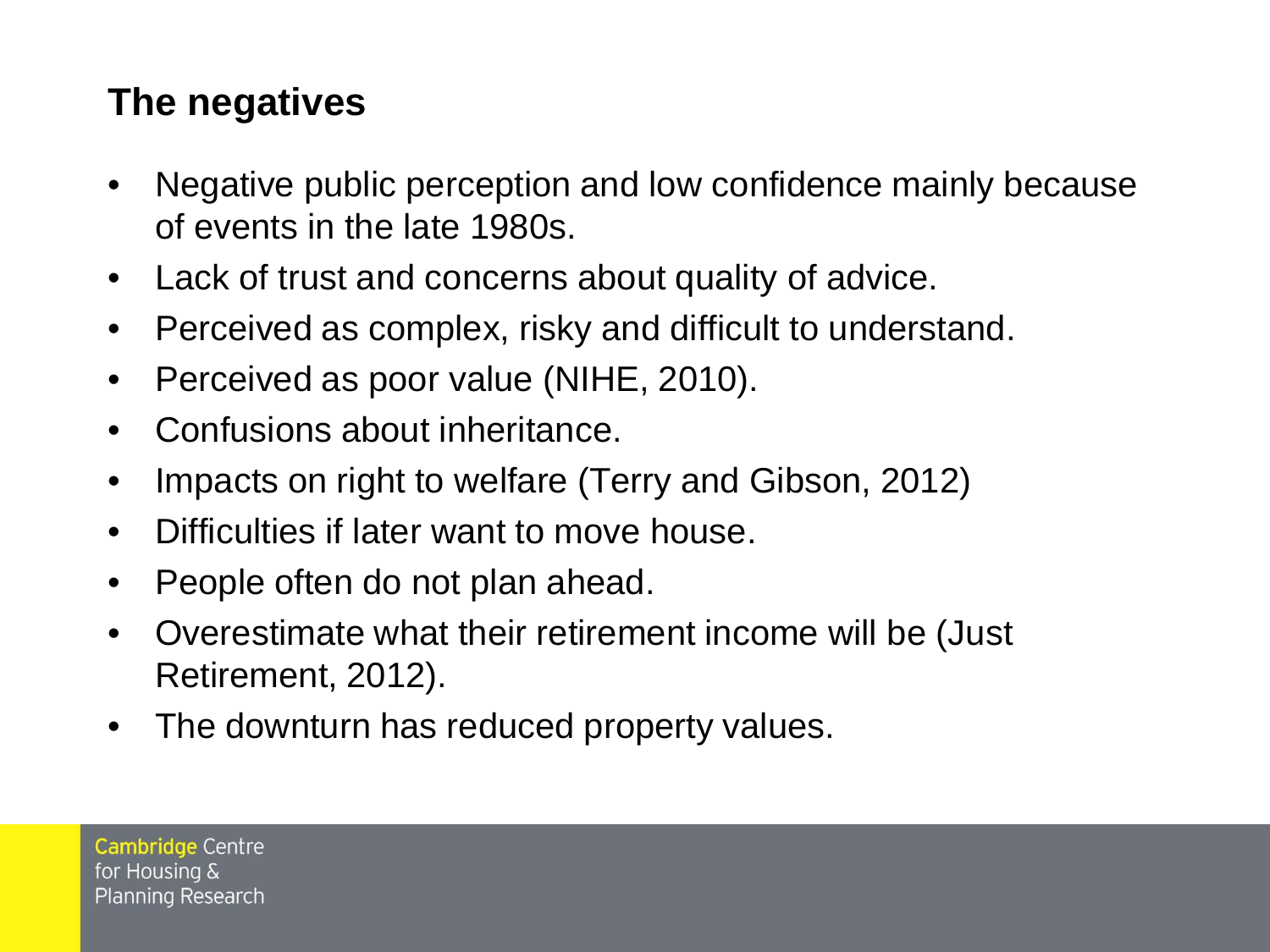#### **For discussion – why is this not a more popular choice?**

- 1. Low take up is not simply an issue about products what are the main barriers preventing take up?
- 2. What are the most problematic issues with equity release now and how will these change going forward?
- 3. Where does equity release fit in the broader suite of housing options for older people? Is it an option of last resort? How best to decide it is the best option and for whom?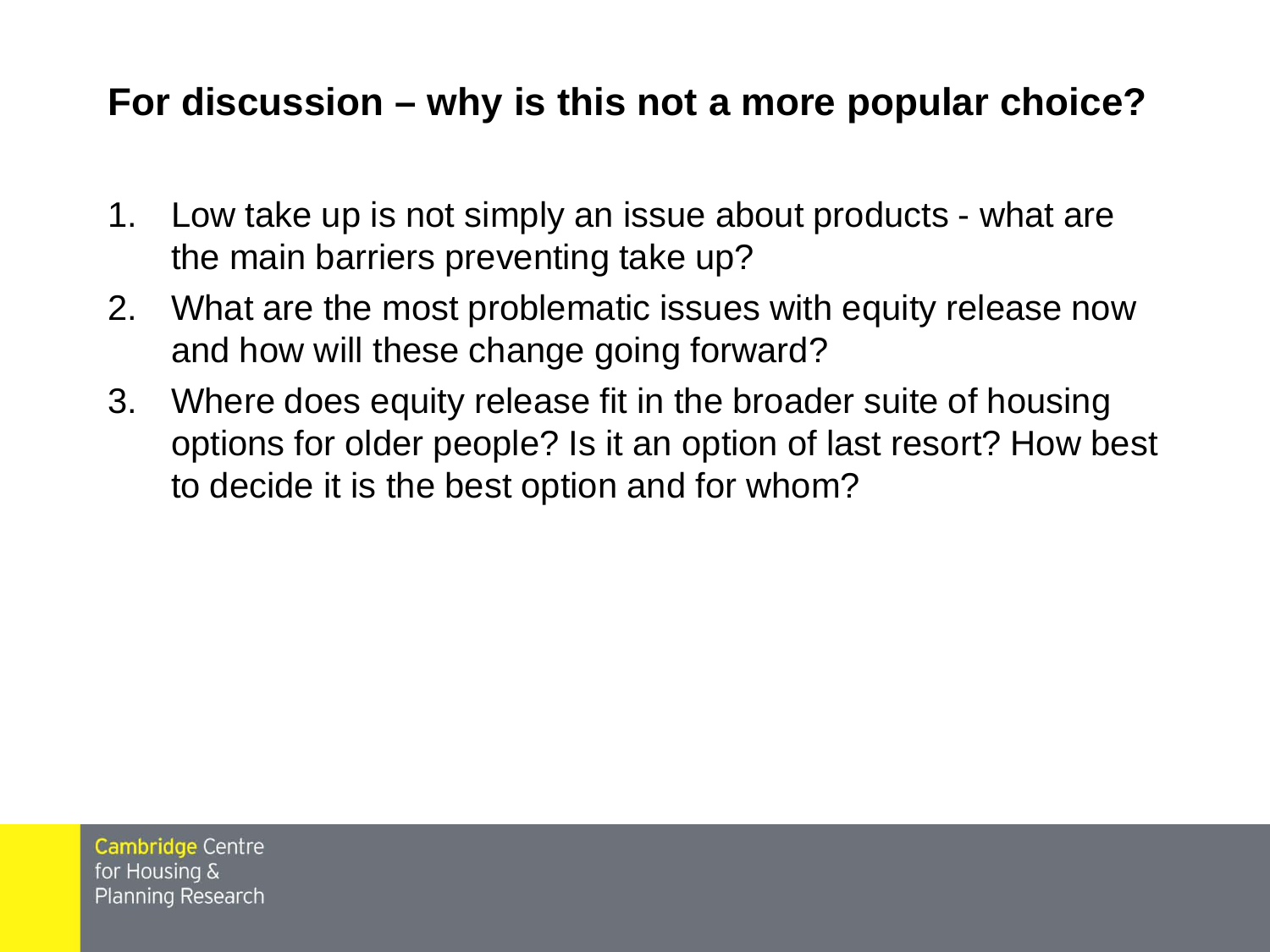## **Changing attitudes towards inheritance**

- Attitudes towards inheritance are changing –a mixed picture.
- Generation Approaching Retirement less inclined to sacrifice a comfortable retirement in order to leave money to next generation (Just Retirement, 2012).
- More than half population think will not inherit from property, but young people with o/occupier parents have greatest expectations.
- Group least supportive of the concept of inheritance appears to be those in their fifties (Rowlingson and McKay 2005).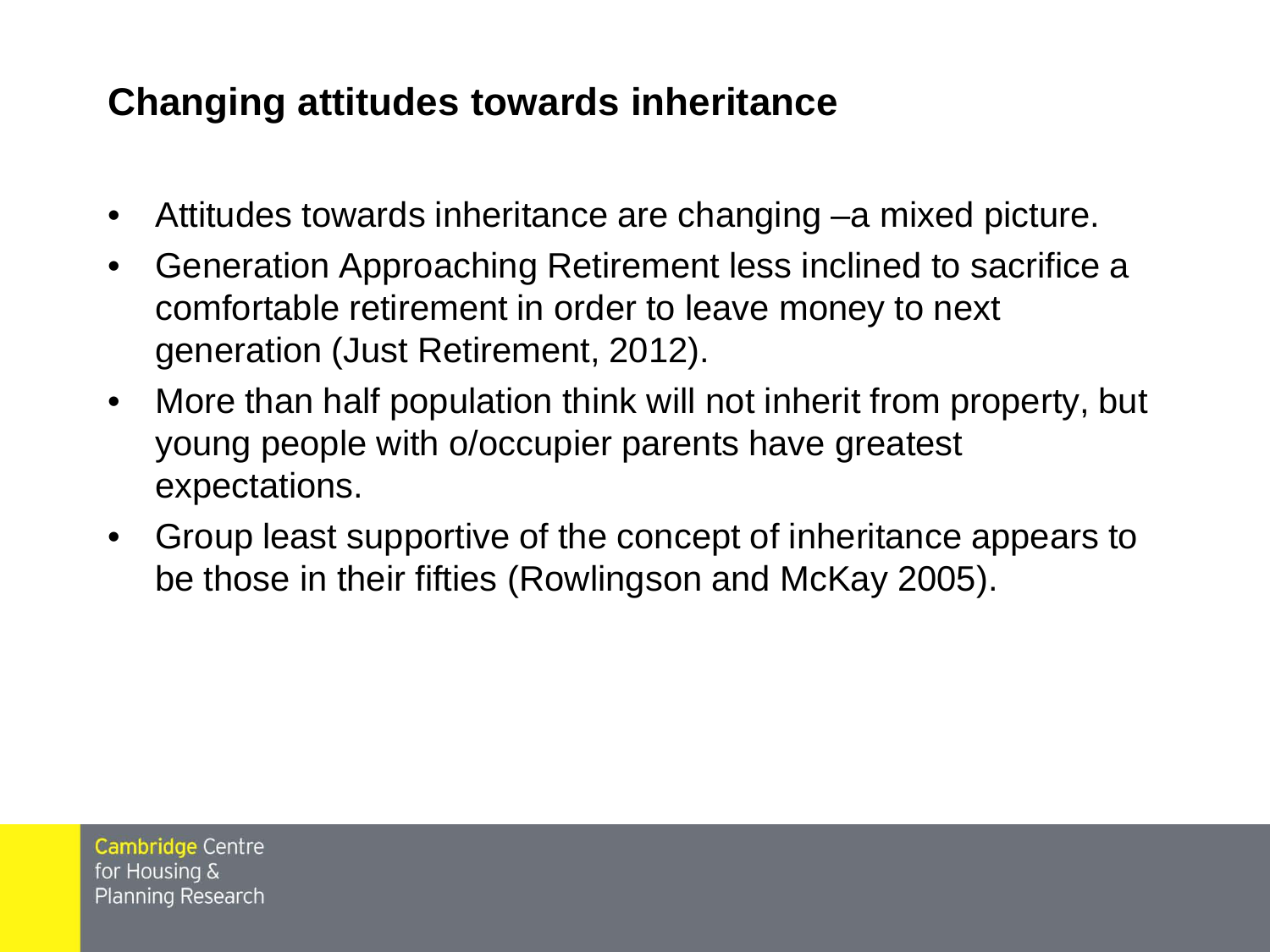# **A longer term view**

- On the 'supply side' the potential for equity release is a product of the sustained long term growth in home ownership and house prices.
- Both of these are now under threat because to falling home ownership and real/nominal prices.
- CCHPR study of tenure trends from 1993 to 2025 looking at London and England and by household type.
- Home ownership falling since early 2000s and now down to 65% from 72% and likely to continue to fall further.
- The fall is masked by the rise in outright home ownership the core equity release market.
- We have also had a 25% fall in real house prices and in many areas falls in nominal prices. The policy stance seems to be to let prices drift downwards to correct previous inflation?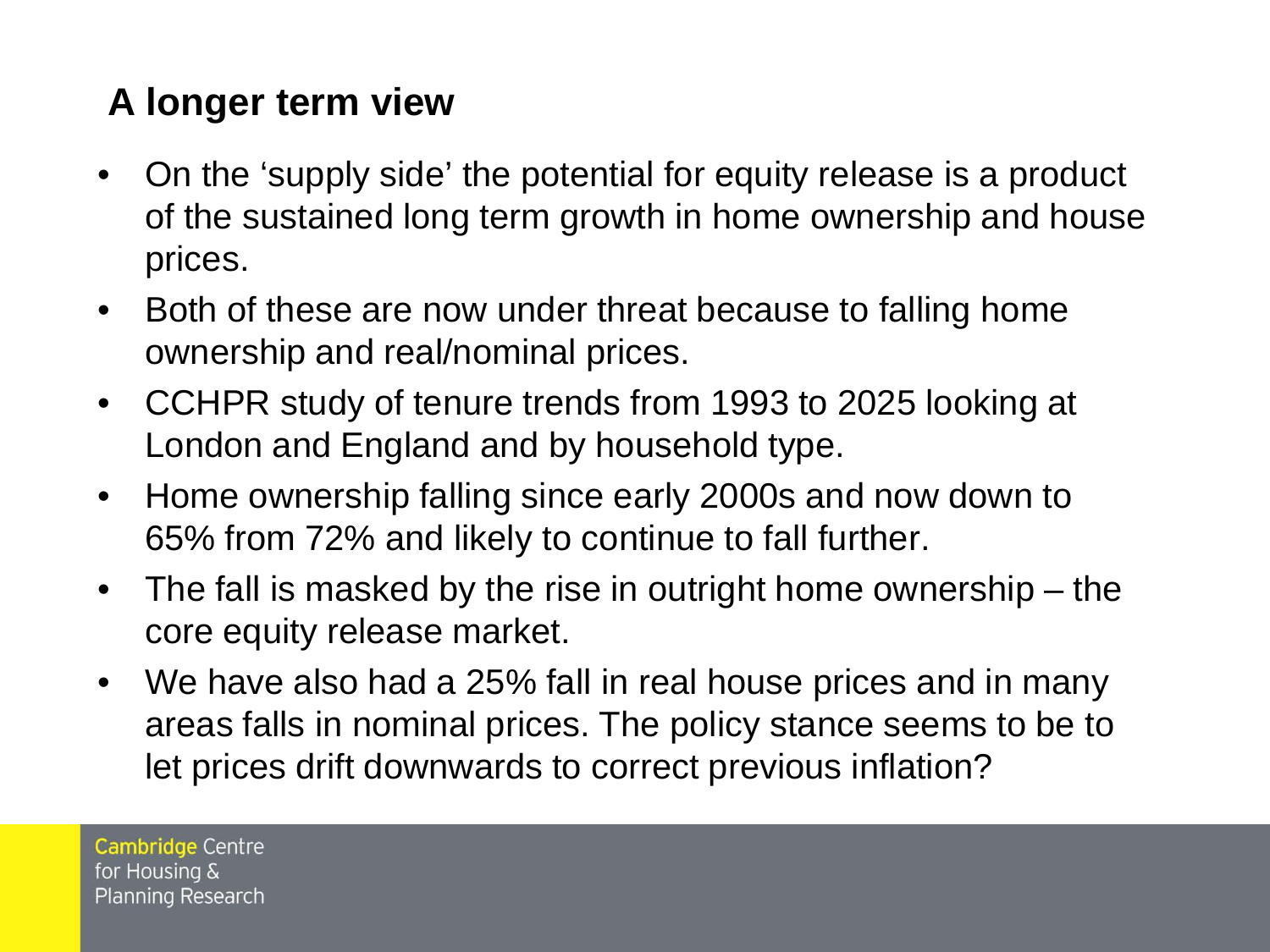## **A longer term view**

- Both trends would limit equity release over the longer term though policy might well change!
- On the demand side we have increased pressures for equity release as a product of reduced pensions, debt into retirement (the overhang of interest only loans repayment and underperforming endowments), falling incomes and a determination to sustain lifestyles/consumption patterns.
- Reflecting the past there has been a shift in attitudes to property and inheritance we can expect households appetite (and need) to use their housing equity to increase. There is a question as to whether given the changes above that shift will be sustained?
- The generational rise in home ownership levels is ending. Will this make parents more protective of their 'achievement' and thus limit their draw down and refocus on 'passing on' wealth?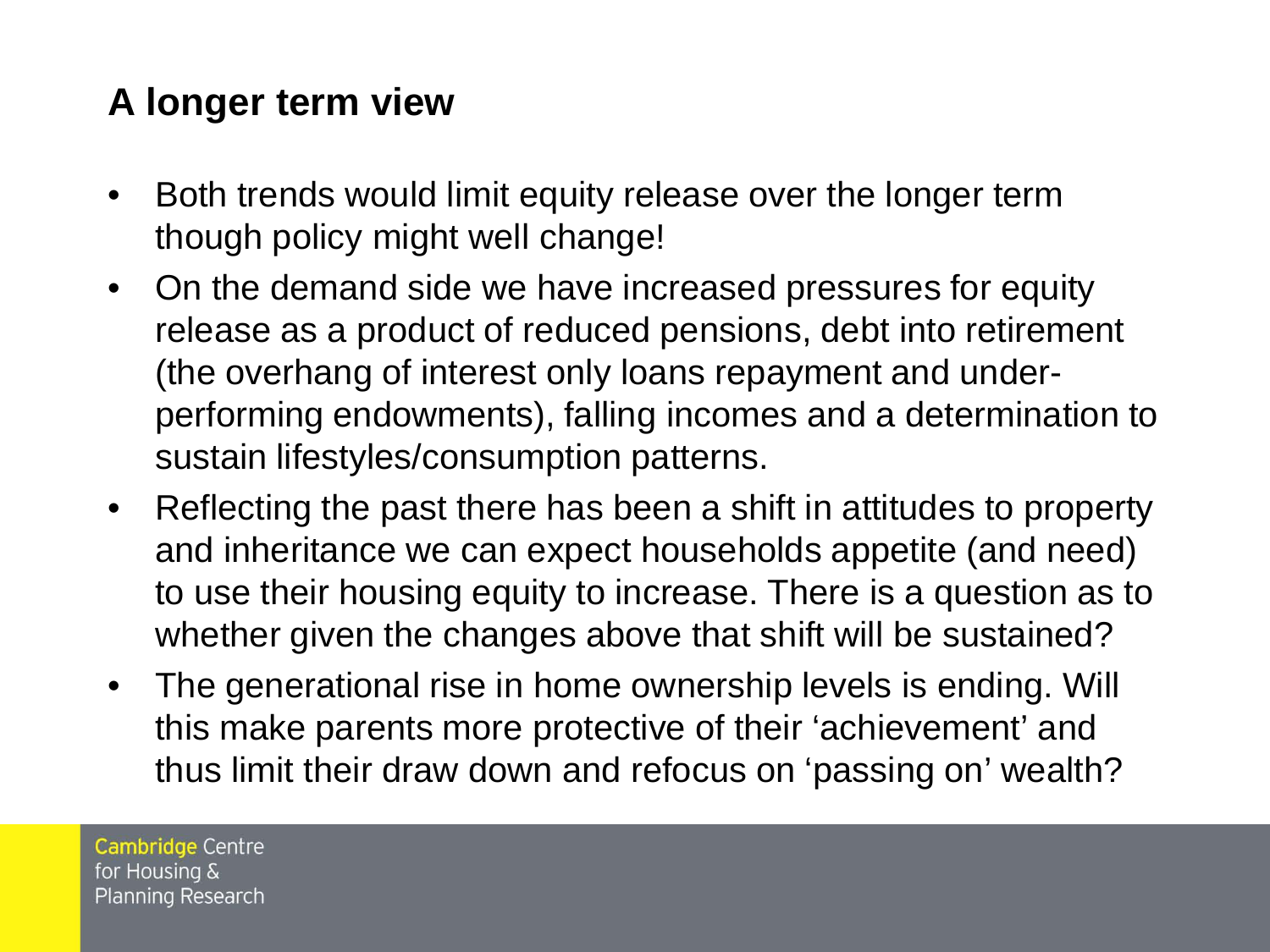## **A longer term view**

- Clear tensions here between the needs/wants of different generations.
- This polarises the position in reality it might be possible to satisfy both.
- In part this turns on greater flexibility of choices/products and ability to make modest steps – whether by downsizing or formal products.
- So to conclude the longer view we are in something of a window of opportunity here regarding housing equity – the potential ER population is rising even though home ownership is falling.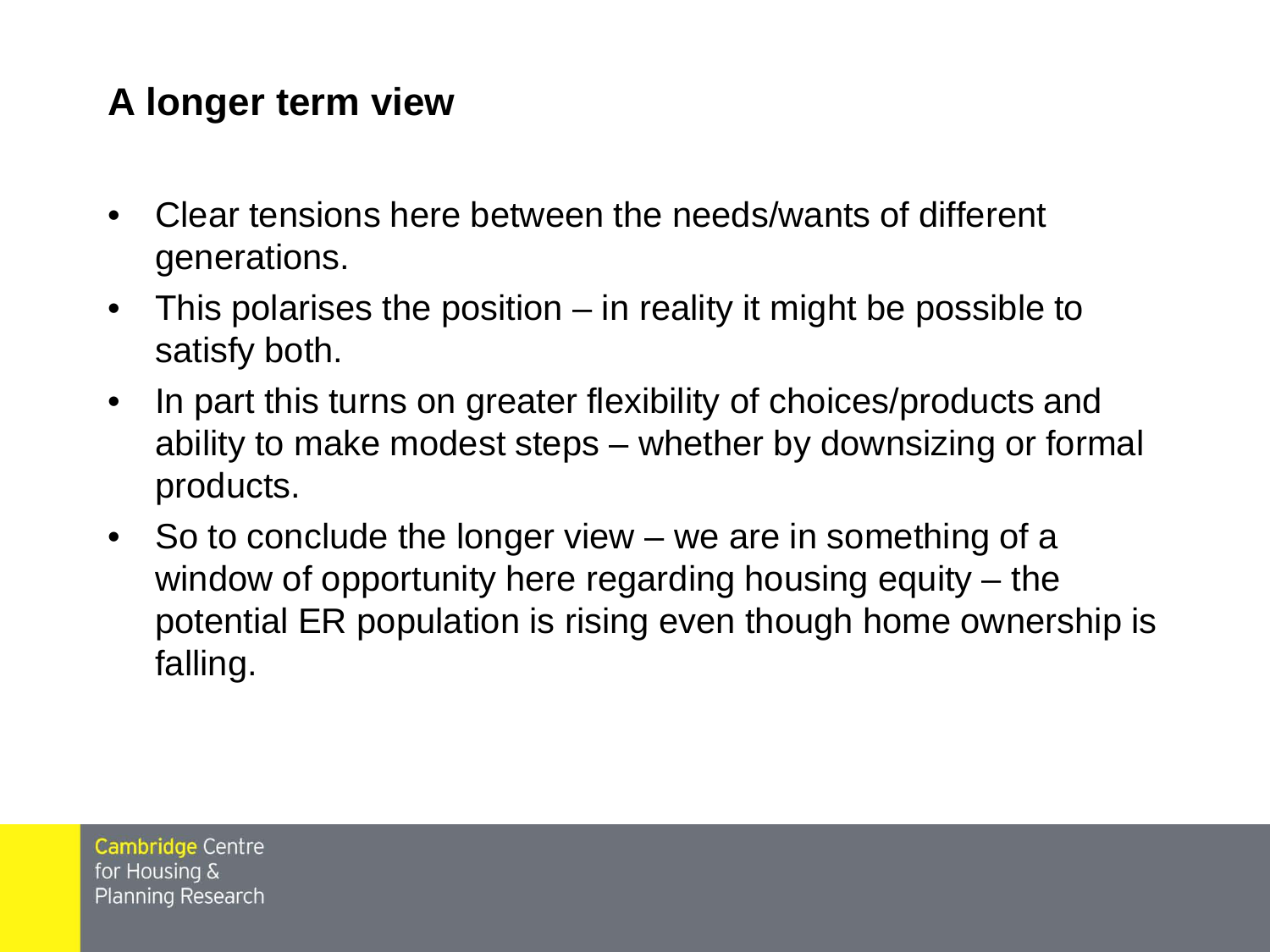## **For discussion**

- How might particular key issues shape the equity release sector:
	- Impact of declining home ownership?
	- Changing attitudes towards inheritance?
	- Interest only mortgages?
	- Cost of care? Dilnot?
	- Other issues?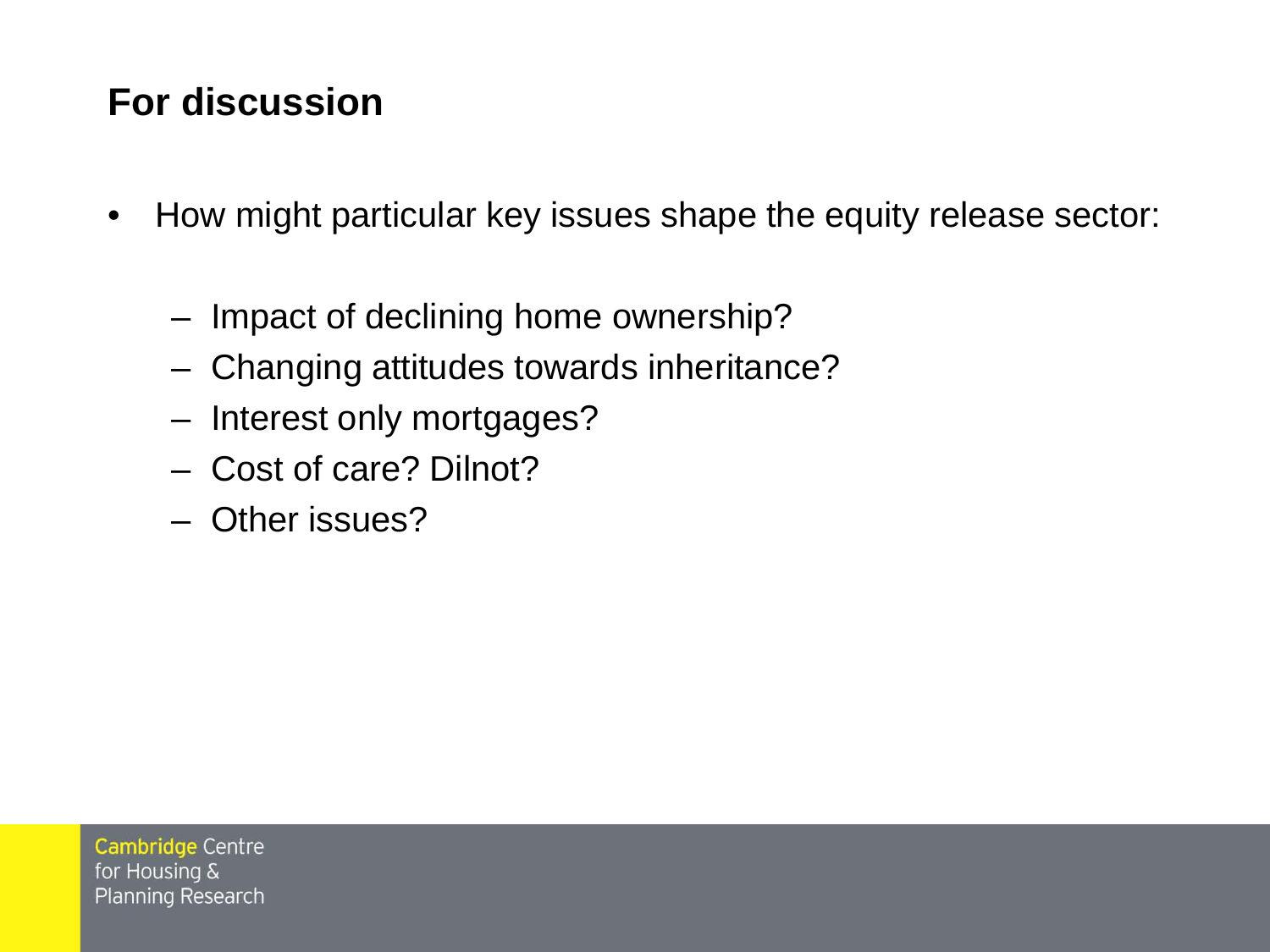## **Gaps in research**

- Specifically on equity release and more broadly.
- What determines what people do with their housing wealth?
- What was different about those who did take out the products?
- Why people enquire about products and do not take them up why not? What did they do instead? What shapes their decision making process?
- What housing wealth will the next generations of older people have and how might this shape equity release opportunities and use of housing wealth and wellbeing more broadly?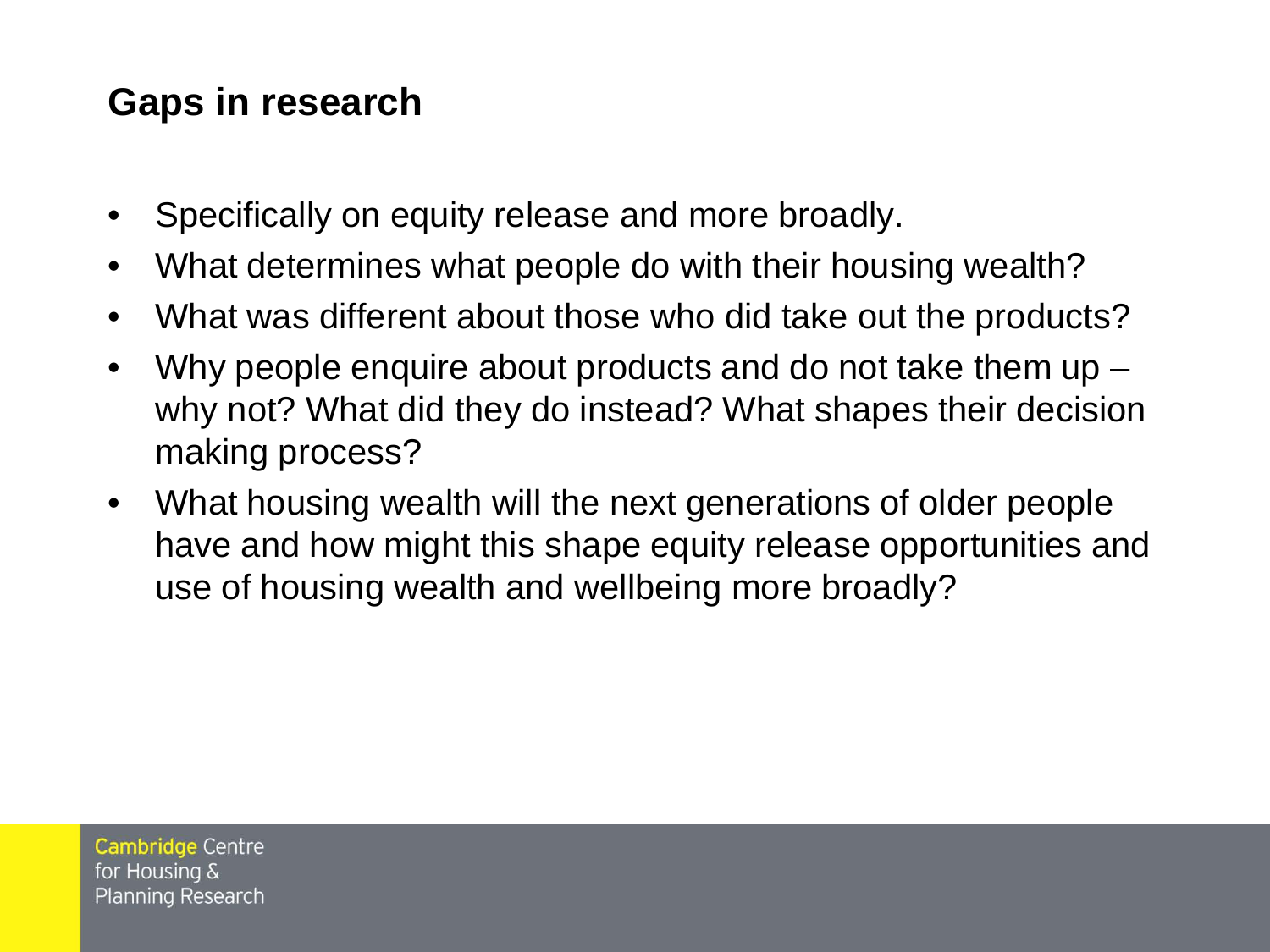#### **Future research interests**

- Holistic analysis of impact of taking out a product and the decision to do so.
- People who enquire about products and do not take them up.
- More broadly about housing wealth and wellbeing how do older people make decisions about their housing equity, what are their options, what shapes their decisions, and what are the impacts of different choices?
- Housing wealth into the future.
- Existing data sets limited and small sample sizes.
- Work with Equity Release Council, providers/distributors.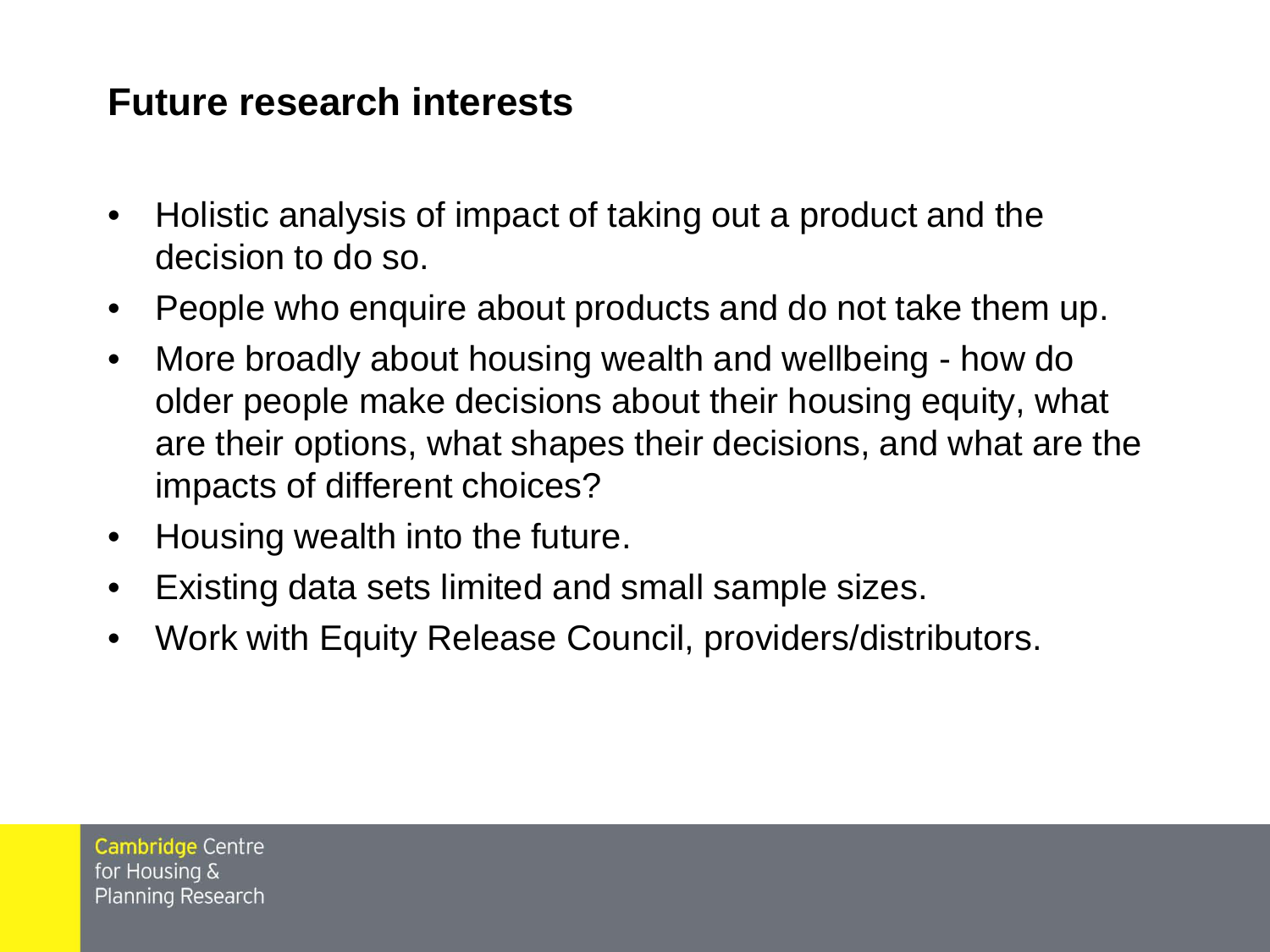#### **For discussion**

- 1. Are there things we still don't know?
- 2. Are there things we know but don't have a solid evidence base for?
- 3. What is the best way of finding out?